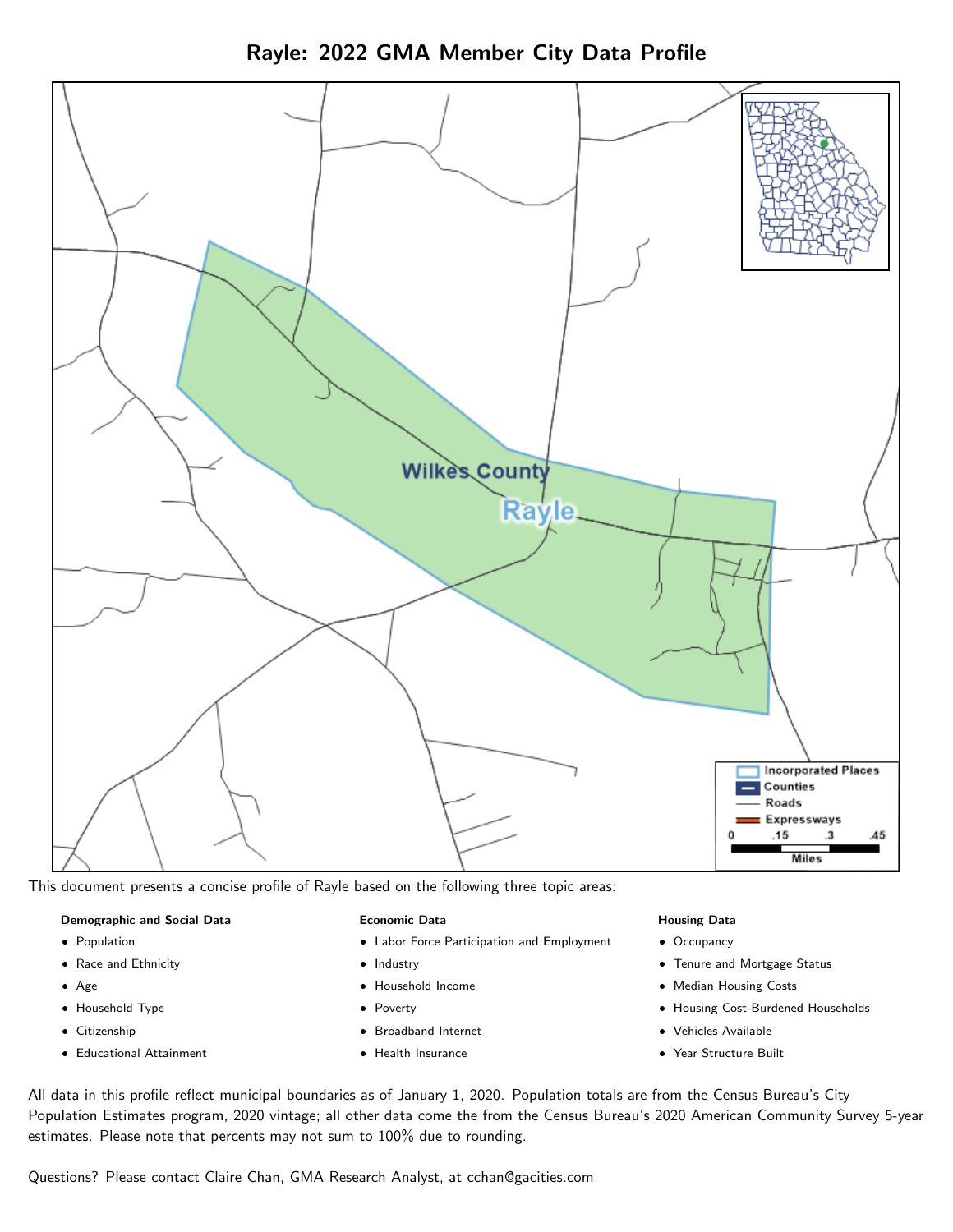# Rayle: Demographic and Social





# **Citizenship**

| <b>Native Born</b><br>100% |  |
|----------------------------|--|

Race and Ethnicity



Source: U.S. Census Bureau, City Population Estimates, 2020 vintage Source: American Community Survey, 2020 5-year estimates, table B03002

## Household Type



Source: American Community Survey, 2020 5-year estimates, table B01001 Source: American Community Survey, 2020 5-year estimates, table B11001

## Educational Attainment



Source: American Community Survey, 2020 5-year estimates, table B05002 Source: American Community Survey, 2020 5-year estimates, table B15002

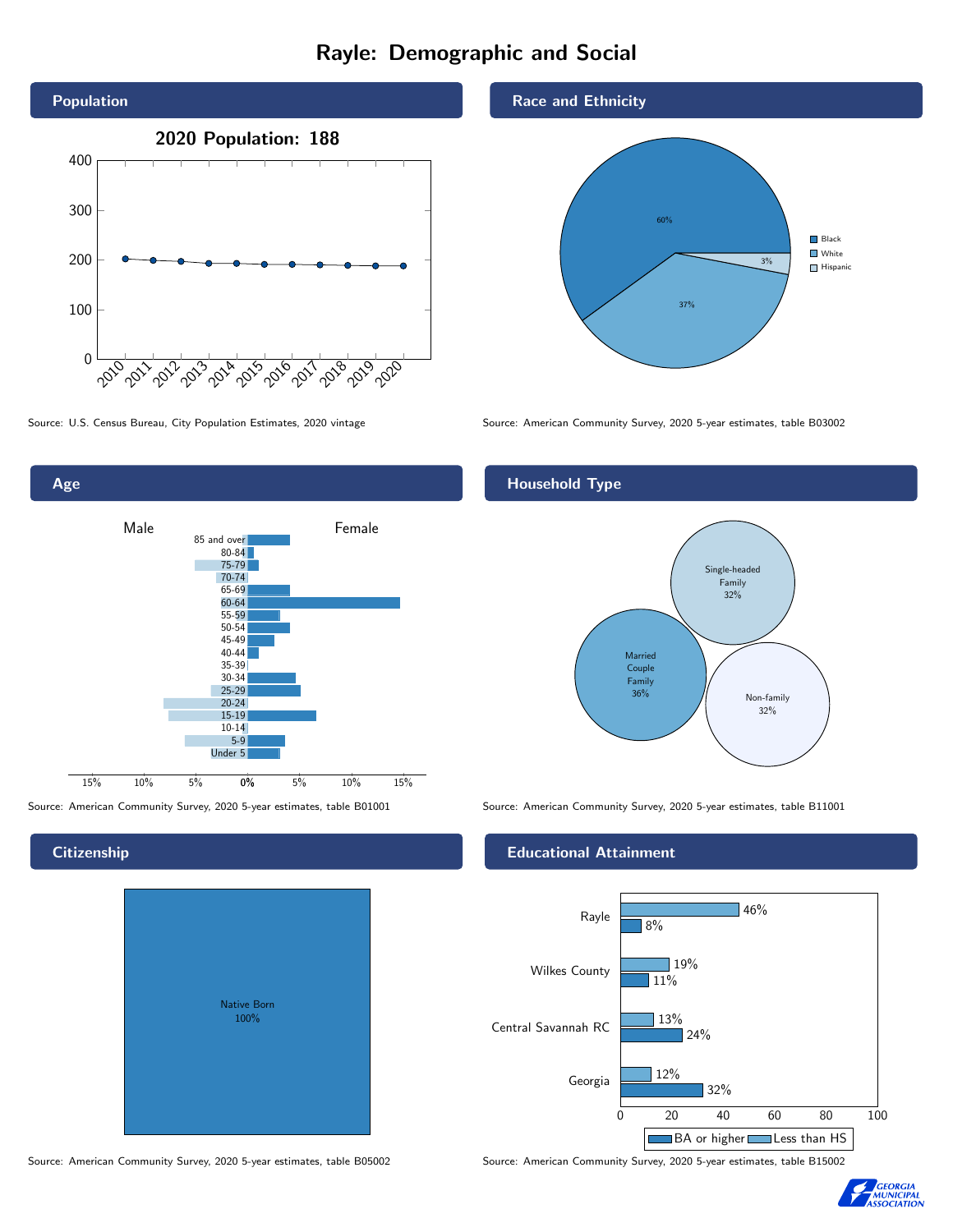# Rayle: Economic



# Unemployment Rate: 11.1%



Source: American Community Survey, 2020 5-year estimates, table B23001 Note: Unemployment rate is based upon the civilian labor force.



Source: American Community Survey, 2020 5-year estimates, tables B19013 and B19025 Source: American Community Survey, 2020 5-year estimates, table B17010



Source: American Community Survey, 2020 5-year estimates, table B28002 Source: American Community Survey, 2020 5-year estimates, table B18135

Industry

| Agriculture, forestry, fishing and hunting, and mining      | 19%   |
|-------------------------------------------------------------|-------|
| Construction                                                | $0\%$ |
| Manufacturing                                               | 42%   |
| <b>Wholesale Trade</b>                                      | $0\%$ |
| Retail Trade                                                | 10%   |
| Transportation and warehousing, and utilities               |       |
| Information                                                 | $0\%$ |
| Finance and insurance, real estate, rental, leasing         |       |
| Professional, scientific, mgt, administrative, waste mgt    |       |
| Educational services, and health care and social assistance |       |
| Arts, entertainment, recreation, accommodation, food        |       |
| service                                                     |       |
| Other services, except public administration                |       |
| Public administration                                       |       |

Source: American Community Survey, 2020 5-year estimates, table C24030

**Poverty** 



## Health Insurance